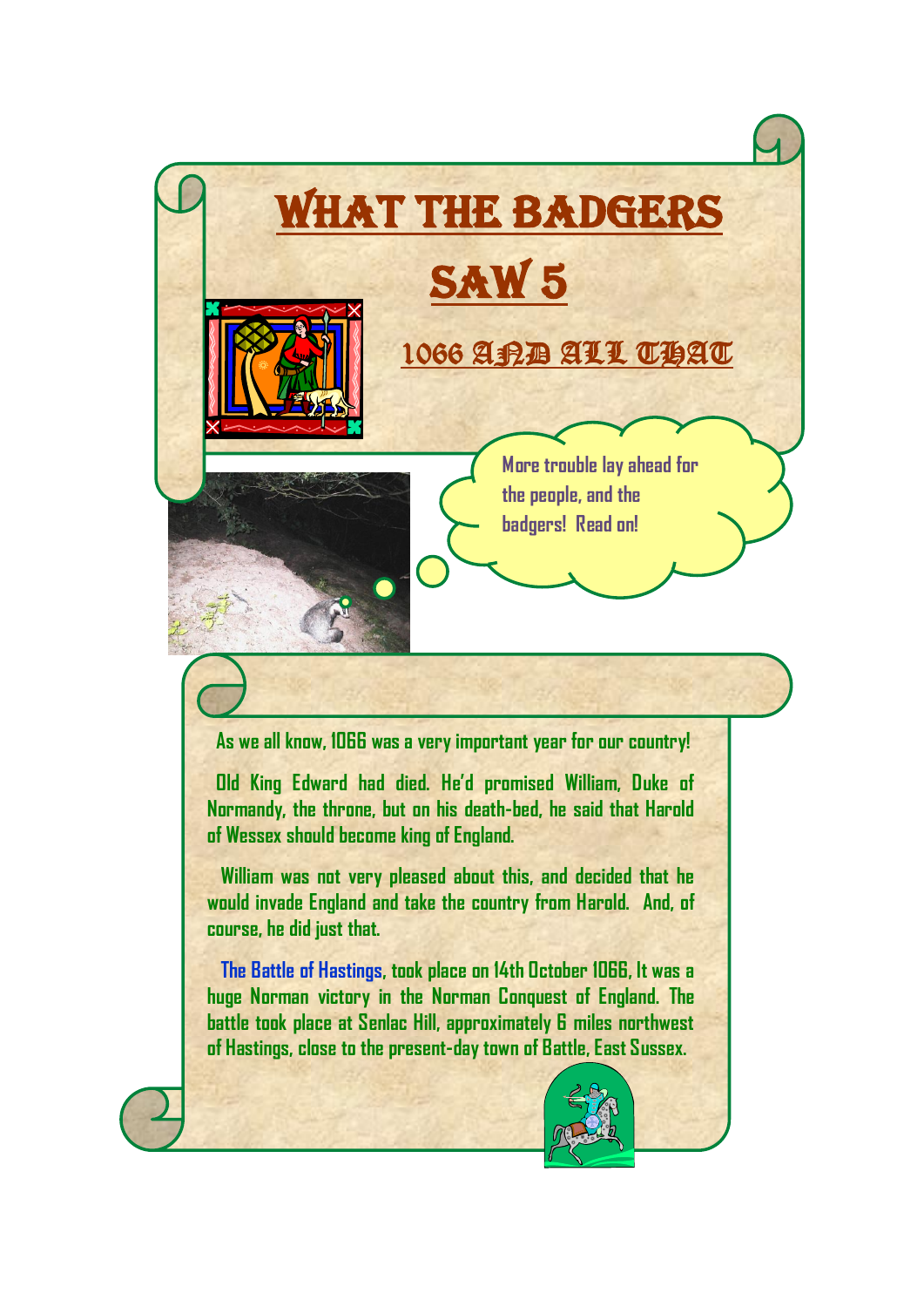**Harold II was killed in the battle. Legend says that he was shot through the eye with an arrow. There was more English resistance, but this battle is seen as the point at which William took control of England, becoming its first Norman ruler as King William I. (William the Conqueror.)**

**William was crowned king on Christmas Day, 1066 at Westminster Abbey.**

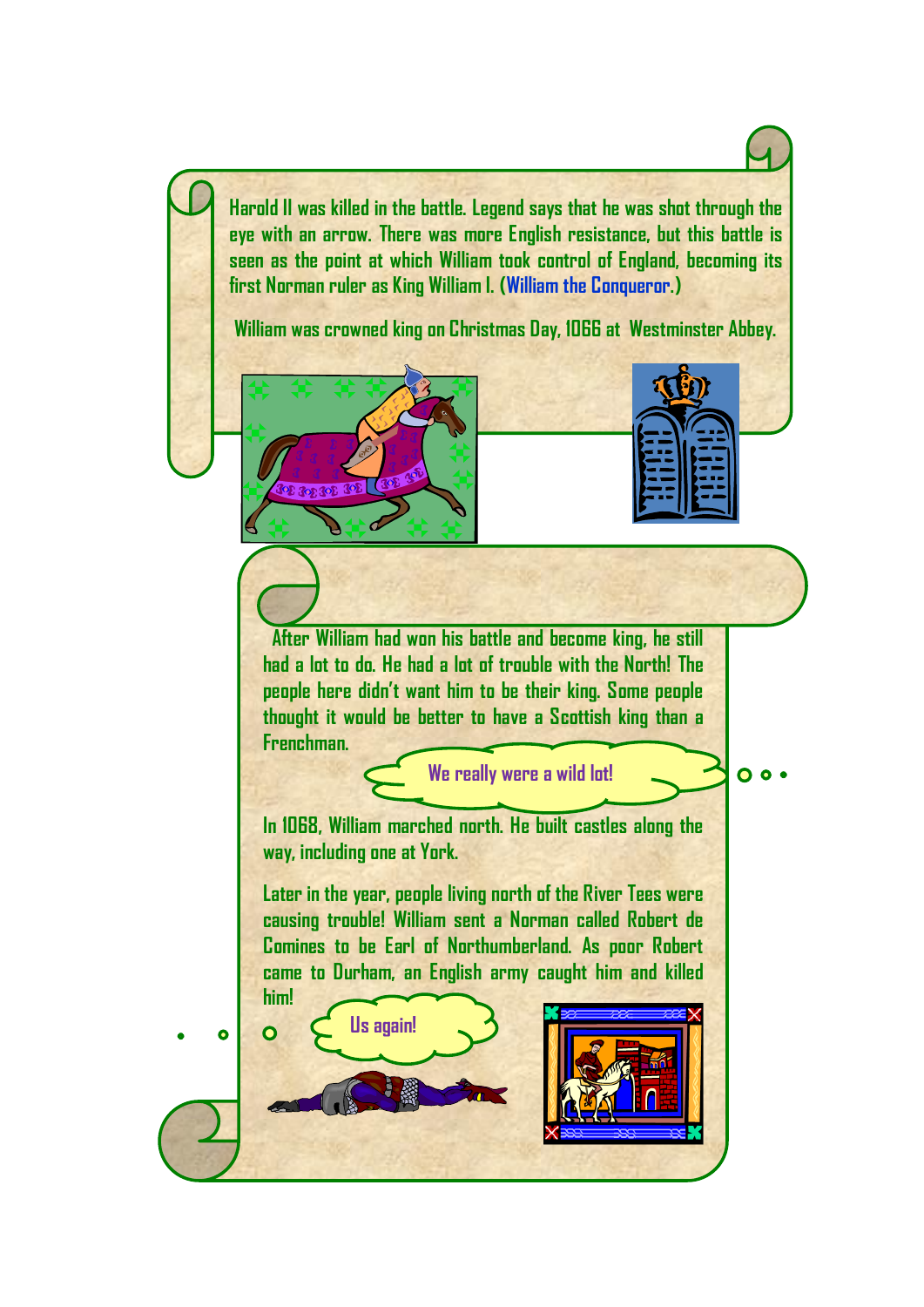